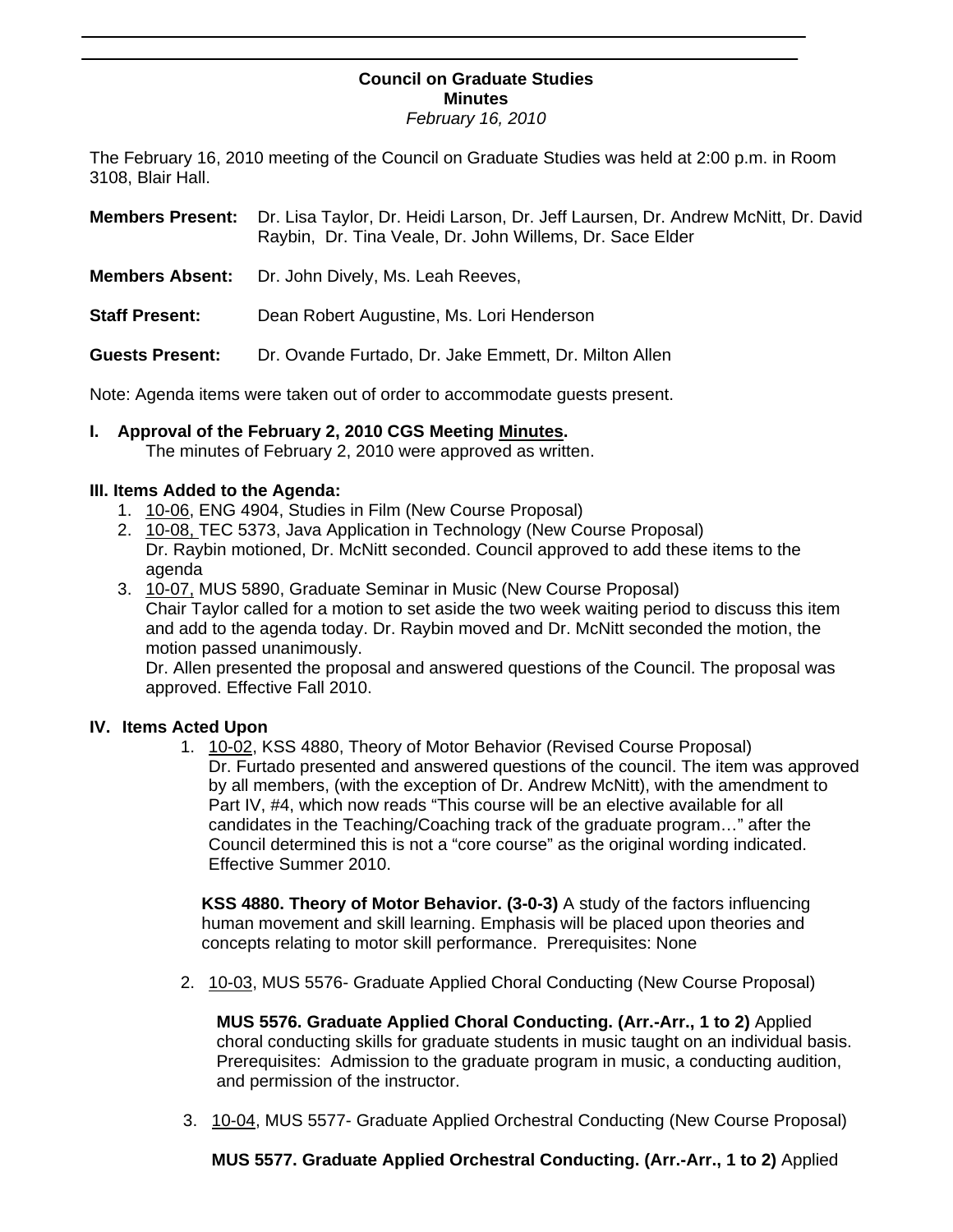*CGS Minutes 02/16/10* <sup>2</sup>orchestral conducting skills for graduate students in music taught on an individual basis. Prerequisites: Admission to the graduate program in music, a conducting audition, and permission of the instructor.

4[. 10-05, M](http://www.eiu.edu/~eiucgs/currentagendaitems/agenda10-05.pdf)US 5578- Graduate Applied Wind Conducting (New Course Proposal) Dr. Allen presented and answered questions of the council. Members agreed to approve all three with the amendment to the way the credit hours were written. Credit hours should read "Arr.-Arr., 1 to 2" Effective Fall 2010. These three courses replace MUS 5575.

**MUS 5578. Graduate Applied Wind Conducting. (Arr.-Arr., 1 to 2)** Applied wind conducting skills for graduate students in music taught on an individual basis. Prerequisites: Admission to the graduate program in music, a conducting audition, and permission of the instructor.

## **II. Communications:**

### **a. College Curriculum Committee Minutes:**

- 1. January 29, 2010 College of Sciences Curriculum Committee minutes.
- 2. February 8, 2010 Lumpkin College of Business and Applied Sciences Curriculum Committe[e minutes.](http://www.eiu.edu/~eiucgs/currentagendaitems/LCBASMin2-8-10.pdf)

### **b. Approved Executive Actions**

**1**. February 8, 201[0 memorandum fr](http://www.eiu.edu/~eiucgs/currentagendaitems/CEPS-exec-act-2-8-10.pdf)om Dean Diane Jackman, College of Education and Professional Studies, requesting the following changes effective Fall 2010:

**Requested Change**: to revise the course titles for ELE 5640, ELE 5650, and ELE 5660

## **ELE 5640 - Teaching and Supervision of Social Studies in Elementary** *and Middle* **Schools.**

(3-0-3) A study of objectives, content, materials, and strategies in organizing, supervising, and improving social studies programs.

Credits: 3

## **ELE 5650 - Language Arts in the Elementary** *and Middle* **School.**

(3-0-3) A critical analysis of language arts instruction with emphasis on the organization of the program, content, materials, and procedures.

Prerequisites & Notes Eight semester hours in education and psychology. Credits: 3

## **ELE 5660 - Science Curriculum in the Elementary** *and Middle* **School.**

(3-0-3) Scope and sequence of the elementary and middle level science curriculum; new experimental curricula; selection of materials and equipment.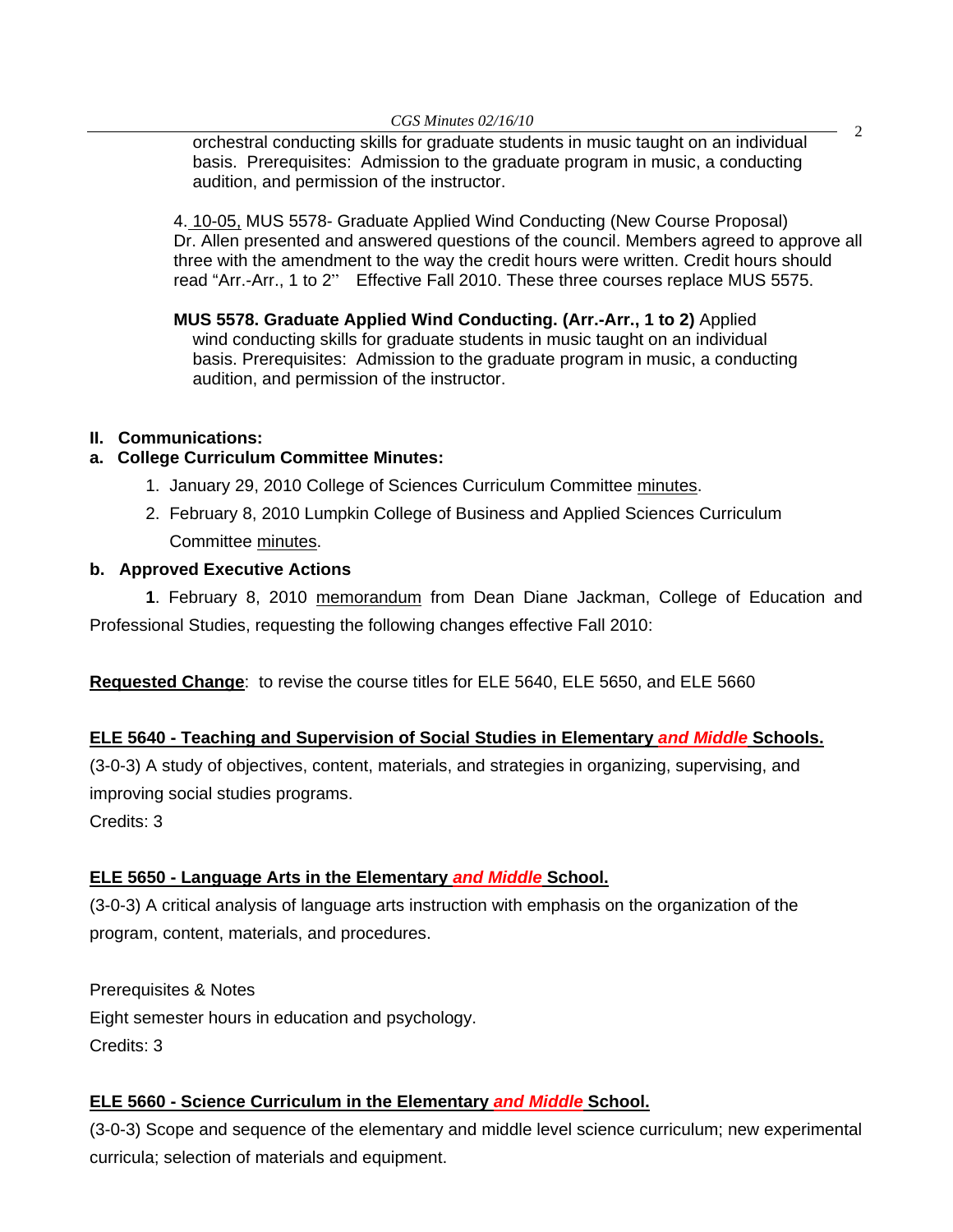Prerequisites & Notes

Six semester hours of science; ELE 3290 or permission of the department chair. Credits: 3

**Rationale for Change**: These changes are being requested to ensure that program courses shall be titled and described to include the program options of all students intending to enroll in the courses, and for whom the course syllabus is designed, more specifically, to include Middle School. This more accurately describes what we are doing and does not change course content in any way. In 2008 we made this same request for our undergraduate courses and are now looking to align our graduate coursework.

## **V. Items Pending**

None

**VI. Other Items**  None

### **VII. Committee Reports:**

- 1. Textbook Rental- David Raybin New facility will be ready for spring drop offs
- 2. ATAC- Tina Veale meeting this week
- 3. Honorary Degree- John Dively
- 4. TEAM Grants Council- Leah Reeves
- 5. GSAC- Tina Veale Ready to submit first parking proposal
- 6. CASL- Lisa Taylor
- 7. Enrollment Management- Dean Augustine Did not meet

### **VII. Dean's Report:**

 Congratulations to Counseling and Student Development for winning the Provost's Award for Assessment.

The next meeting will be held Tuesday, March 2, 2010.

The meeting adjourned at 3:30 p.m. *–Minutes prepared by Ms. Lori Henderson, Staff* 

The current agenda and all CGS minutes are available on the Web at http://www.eiu.edu/~eiucgs/index.php.

\*\*\*\*\*\*\*\*\*\*\* ANNOUNCEMENT OF NEXT MEETING \*\*\*\*\*\*\*\*\*\*\*